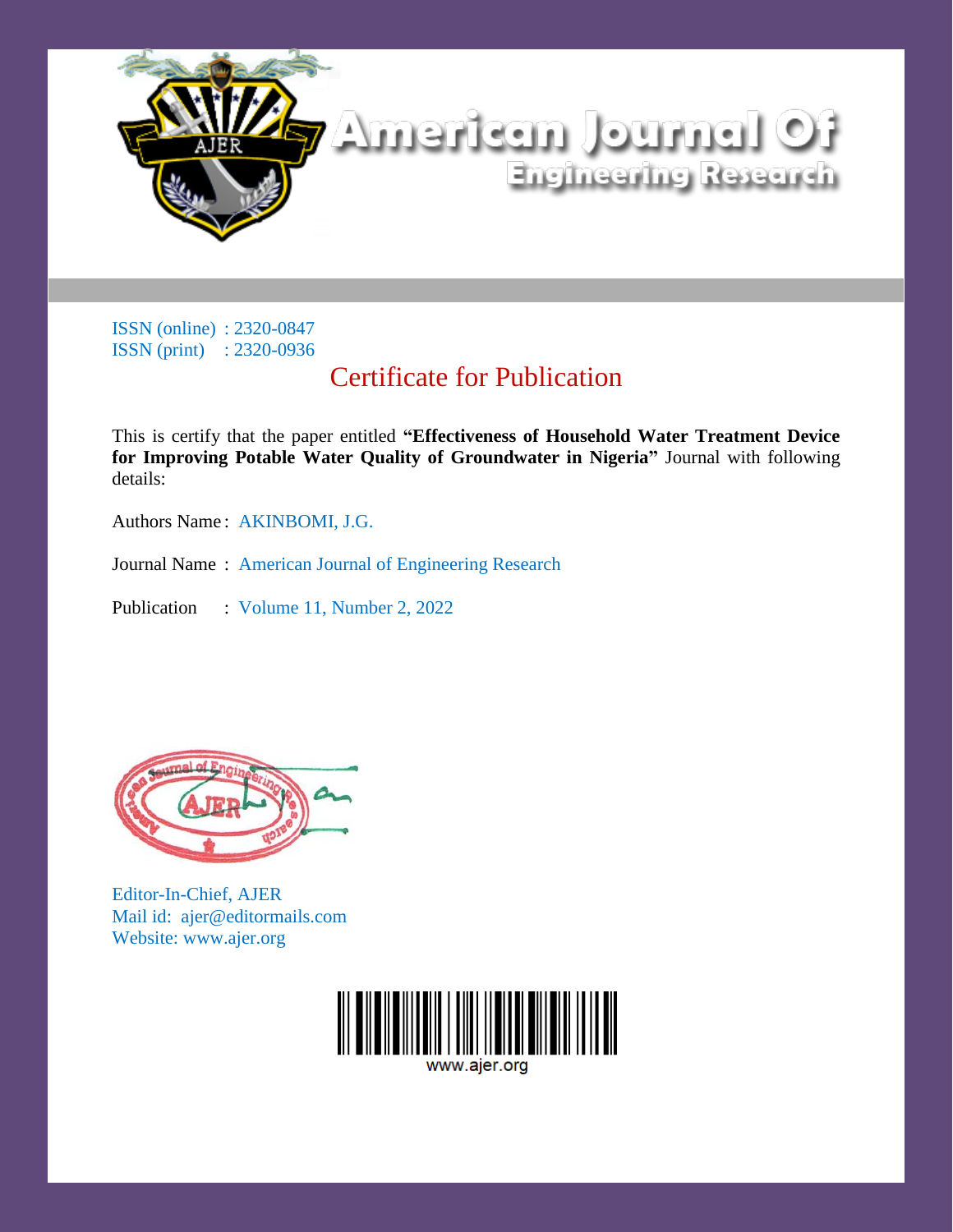

# Certificate for Publication

This is certify that the paper entitled **"Effectiveness of Household Water Treatment Device for Improving Potable Water Quality of Groundwater in Nigeria"** Journal with following details:

Authors Name : ODIKA, I.I

Journal Name : American Journal of Engineering Research

Publication : Volume 11, Number 2, 2022



Editor-In-Chief, AJER Mail id: ajer@editormails.com Website: www.ajer.org

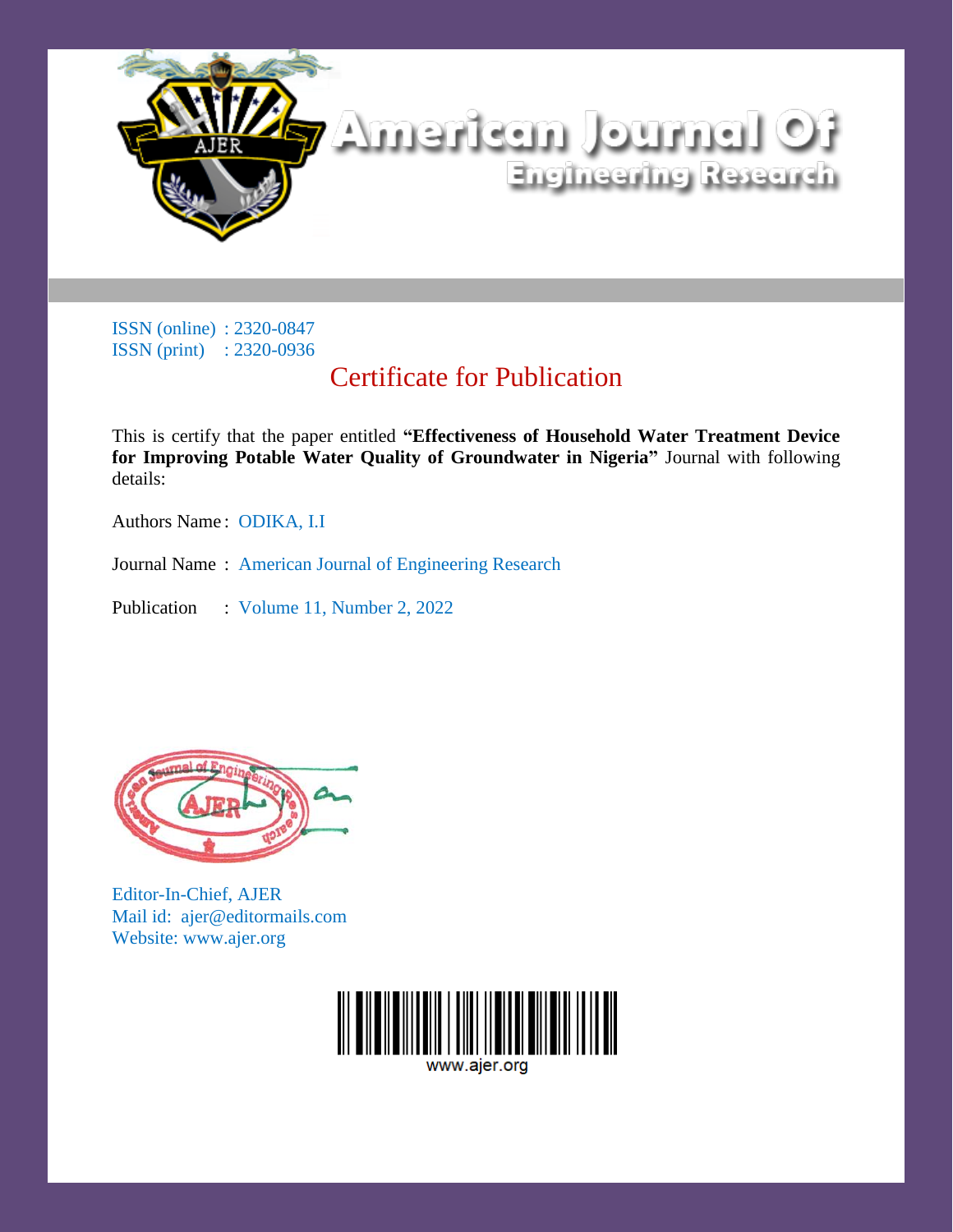

# Certificate for Publication

This is certify that the paper entitled **"Effectiveness of Household Water Treatment Device for Improving Potable Water Quality of Groundwater in Nigeria"** Journal with following details:

Authors Name : DUDUYEMI, O.

Journal Name : American Journal of Engineering Research

Publication : Volume 11, Number 2, 2022



Editor-In-Chief, AJER Mail id: ajer@editormails.com Website: www.ajer.org

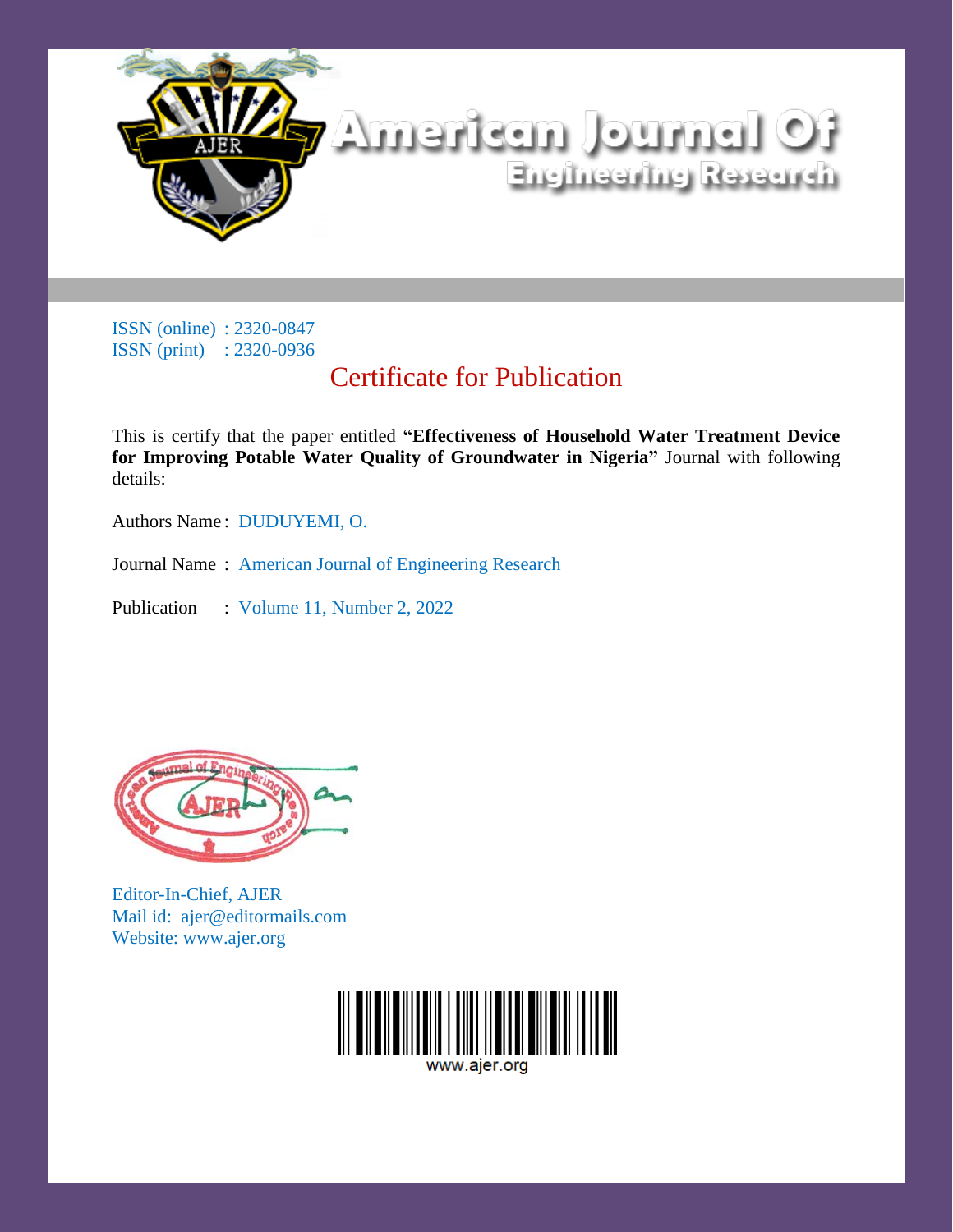

# Certificate for Publication

This is certify that the paper entitled **"Effectiveness of Household Water Treatment Device for Improving Potable Water Quality of Groundwater in Nigeria"** Journal with following details:

Authors Name : AKINYEMI, O.P.

Journal Name : American Journal of Engineering Research

Publication : Volume 11, Number 2, 2022



Editor-In-Chief, AJER Mail id: ajer@editormails.com Website: www.ajer.org

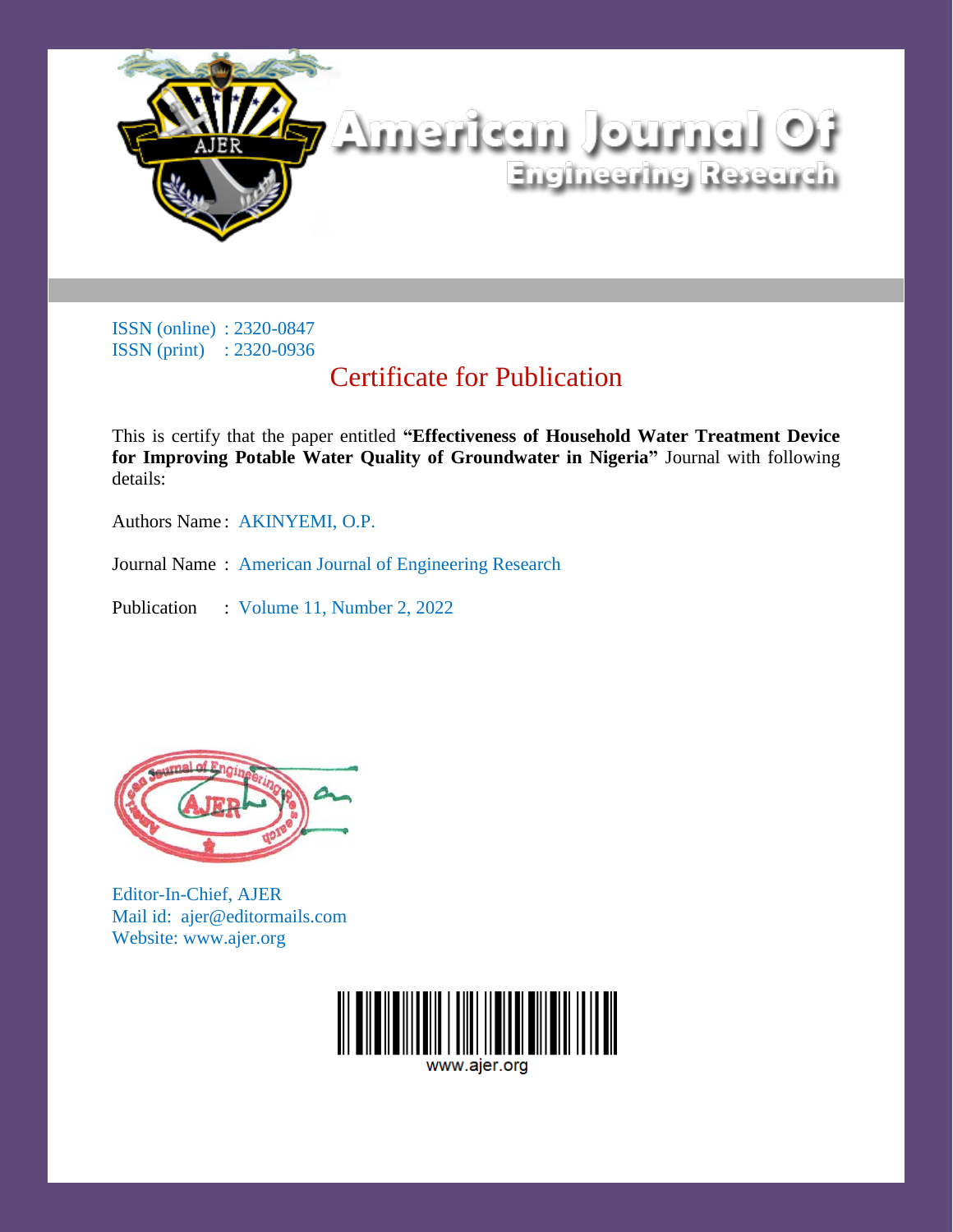

# Certificate for Publication

This is certify that the paper entitled **"Effectiveness of Household Water Treatment Device for Improving Potable Water Quality of Groundwater in Nigeria"** Journal with following details:

Authors Name : SALAMI, L.

Journal Name : American Journal of Engineering Research

Publication : Volume 11, Number 2, 2022



Editor-In-Chief, AJER Mail id: ajer@editormails.com Website: www.ajer.org

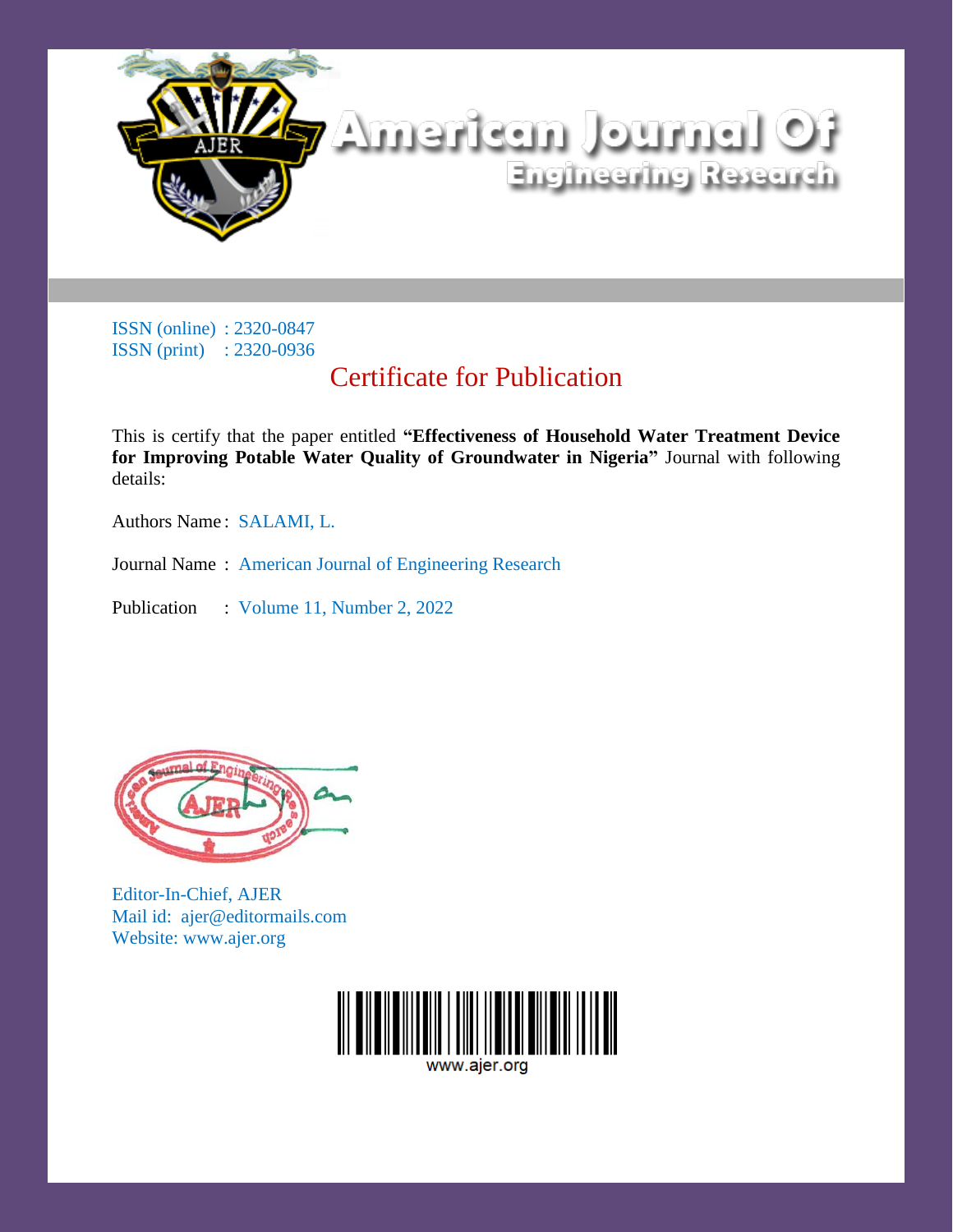

# Certificate for Publication

This is certify that the paper entitled **"Effectiveness of Household Water Treatment Device for Improving Potable Water Quality of Groundwater in Nigeria"** Journal with following details:

Authors Name : ADESINA, A.A.

Journal Name : American Journal of Engineering Research

Publication : Volume 11, Number 2, 2022



Editor-In-Chief, AJER Mail id: ajer@editormails.com Website: www.ajer.org